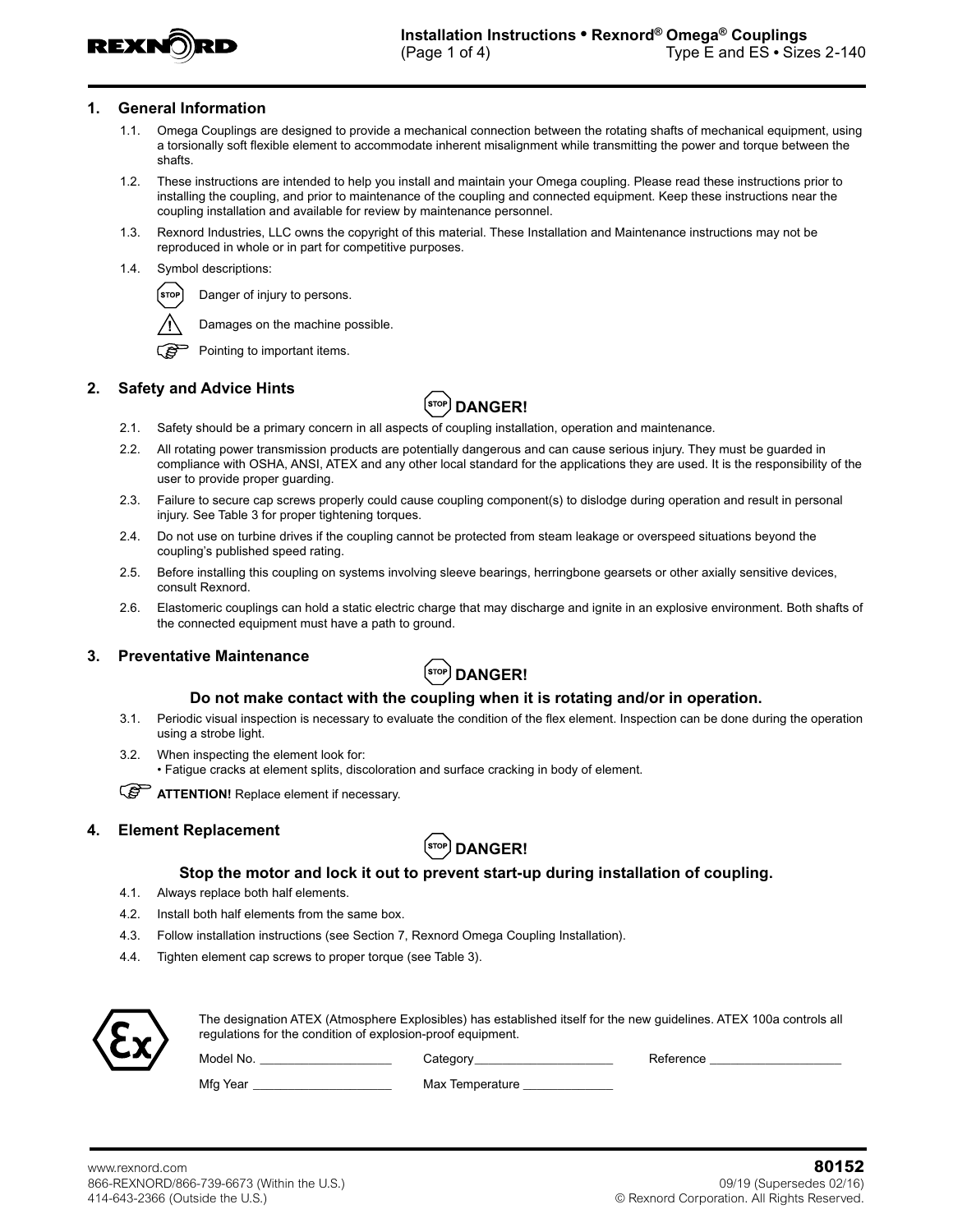

**5. Rexnord Omega Coupling Design and Part Numbers**





|             | Table 1 Omega (E & ES) Part Numbers |                                             |                            |                          |                                    |                             |                                                 |                             |            |                                             |                                   |  |  |  |
|-------------|-------------------------------------|---------------------------------------------|----------------------------|--------------------------|------------------------------------|-----------------------------|-------------------------------------------------|-----------------------------|------------|---------------------------------------------|-----------------------------------|--|--|--|
| <b>Size</b> | <b>Elastomer Element</b>            |                                             |                            | <b>Hubs</b>              |                                    |                             | <b>Element Cap Screws 6</b>                     | High                        |            |                                             |                                   |  |  |  |
|             | Е<br><b>Standard</b><br>⋒           | <b>ES</b><br><b>Spacer</b><br>$\circled{2}$ | Rough<br>Bore (Std)<br>(3) | Hub<br>$\circledA$       | Taper-Lock QD Bushed<br>Hub<br>(5) | Carbon<br><b>Steel</b><br>6 | <b>Stainless</b><br><b>Steel</b><br>$\circledS$ | <b>Size</b><br>(in)         | Qty        | <b>Speed</b><br><b>Rings</b><br>$\circled7$ | <b>Sleeve</b><br><b>Extension</b> |  |  |  |
| 2           | 10287330                            | 10287346                                    | 10287359                   | $\overline{\phantom{0}}$ |                                    | 10287681                    | 10287682                                        | $1/4 - 20 \times 3/8"$      | $8 + 8*$   | $\overline{\phantom{0}}$                    |                                   |  |  |  |
| 3           | 10287331                            | 10287347                                    | 10287365                   | 10287464                 |                                    | 10314073                    | 10287684                                        | $1/4 - 20 \times 1/2$ "     | $8 + 8*$   | $\overline{\phantom{0}}$                    | 10287525                          |  |  |  |
| 4           | 10287332                            | 10287348                                    | 10287373                   | 10287465                 | 10287478                           | 10314073                    | 10287684                                        | $1/4 - 20 \times 1/2$ "     | $8 + 8*$   | $\overline{\phantom{0}}$                    | 10287526                          |  |  |  |
| 5           | 10287333                            | 10287349                                    | 10287386                   | 10287466                 | 10287479                           | 10314073                    | 10287684                                        | $1/4 - 20 \times 1/2$ "     | $8 + 8*$   | $\overline{\phantom{0}}$                    | 10287527                          |  |  |  |
| 10          | 10287334                            | 10287350                                    | 10287403                   | 10287467                 | 10287480                           | 10313938                    | 10287686                                        | $1/4 - 20 \times 1/2$ "     | $12 + 12*$ | $\overline{\phantom{0}}$                    | 10287528                          |  |  |  |
| 15          | 10287335                            | 10287351                                    | 10287416                   | 10288104                 | 10287481                           | 10314939                    | 10287687                                        | $5/16 - 18 \times 1/2$ "    | 12         | $\overline{\phantom{0}}$                    | 10287524                          |  |  |  |
| 20          | 10287336                            | 10287352                                    | 10287418                   | 10287468                 | 10287482                           | 10316221                    | 10287689                                        | $3/8 - 16 \times 5/8$ "     | 12         | 10287498                                    | 10287529                          |  |  |  |
| 30          | 10287337                            | 10287353                                    | 10287427                   | 10287469                 | 10287483                           | 10316221                    | 10287689                                        | $3/8 - 16 \times 5/8$ "     | 12         | 10287499                                    | 10287530                          |  |  |  |
| 40          | 10287338                            | 10287354                                    | 10287437                   | 10287470                 | 10287484                           | 10315342                    | 10287691                                        | $3/8 - 16 \times 5/8$ "     | 16         | 10287500                                    | 10287531                          |  |  |  |
| 50          | 10287339                            | 10287355                                    | 10287447                   | 10287471                 | 10287485                           | 10315342                    | 10287691                                        | $3/8 - 16 \times 5/8$ "     | 16         | 10287501                                    | 10287532                          |  |  |  |
| 60          | 10287340                            | 10287356                                    | 10287454                   | 10287472                 | 10287486                           | 10313041                    | 10287693                                        | $1/2 - 13 \times 7/8"$      | 16         | 10287502                                    | 10287533                          |  |  |  |
| 70          | 10287341                            | 10287357                                    | 10287459                   | 10287473                 | 10287487                           | 10313041                    | 10287693                                        | $1/2 - 13 \times 7/8$ "     | 16         | 10287503                                    | 10287534                          |  |  |  |
| 80          | 10287342                            | 10287358                                    | 10287460                   | 10287474                 | 10287488                           | 10313041                    | 10287693                                        | $1/2 - 13 \times 7/8$ "     | 16         | 10287504                                    | 10287535                          |  |  |  |
| 100         | 10287343                            |                                             | 10287461                   | 10287475                 | 10287490                           | 10315236                    | 10287695                                        | $3/4 - 10 \times 1 - 1/2$ " | 20         |                                             | 10287536                          |  |  |  |
| 120         | 10287344                            | $\hspace{0.1mm}-\hspace{0.1mm}$             | 10287462                   | 10287476                 | 10287489                           | 10312654                    | 10287965                                        | $3/4 - 10 \times 1 - 1/2$ " | 24         | $\qquad \qquad$                             | 10287537                          |  |  |  |
| 140         | 10287345                            | $\overline{\phantom{m}}$                    | 10287463                   | 10287477                 | 10287491                           | 10315315                    | 10287698                                        | $1.0 - 8 \times 1 - 1/2"$   | 32         |                                             | 10287538                          |  |  |  |

\*Extra cap screws provided for spacer couplings with rings.

## **6. Drive Alignment**

# $\left($ STOP) DANGER!

# **Stop the motor and lock it out to prevent start-up during installation of coupling.**

STEP 1



STEP 2



b (max)\_\_\_\_\_\_\_\_\_\_ in a (min)\_\_\_\_\_\_\_\_\_\_\_ in ∆Ka = (b-a)  $\Delta$ Ka =  $\frac{1}{\sqrt{2\pi}}$ 

∆Kr \_\_\_\_\_\_\_\_\_\_ in

**ATTENTION!** Improper alignment of the equipment or hubs may result in hub contact and sparking.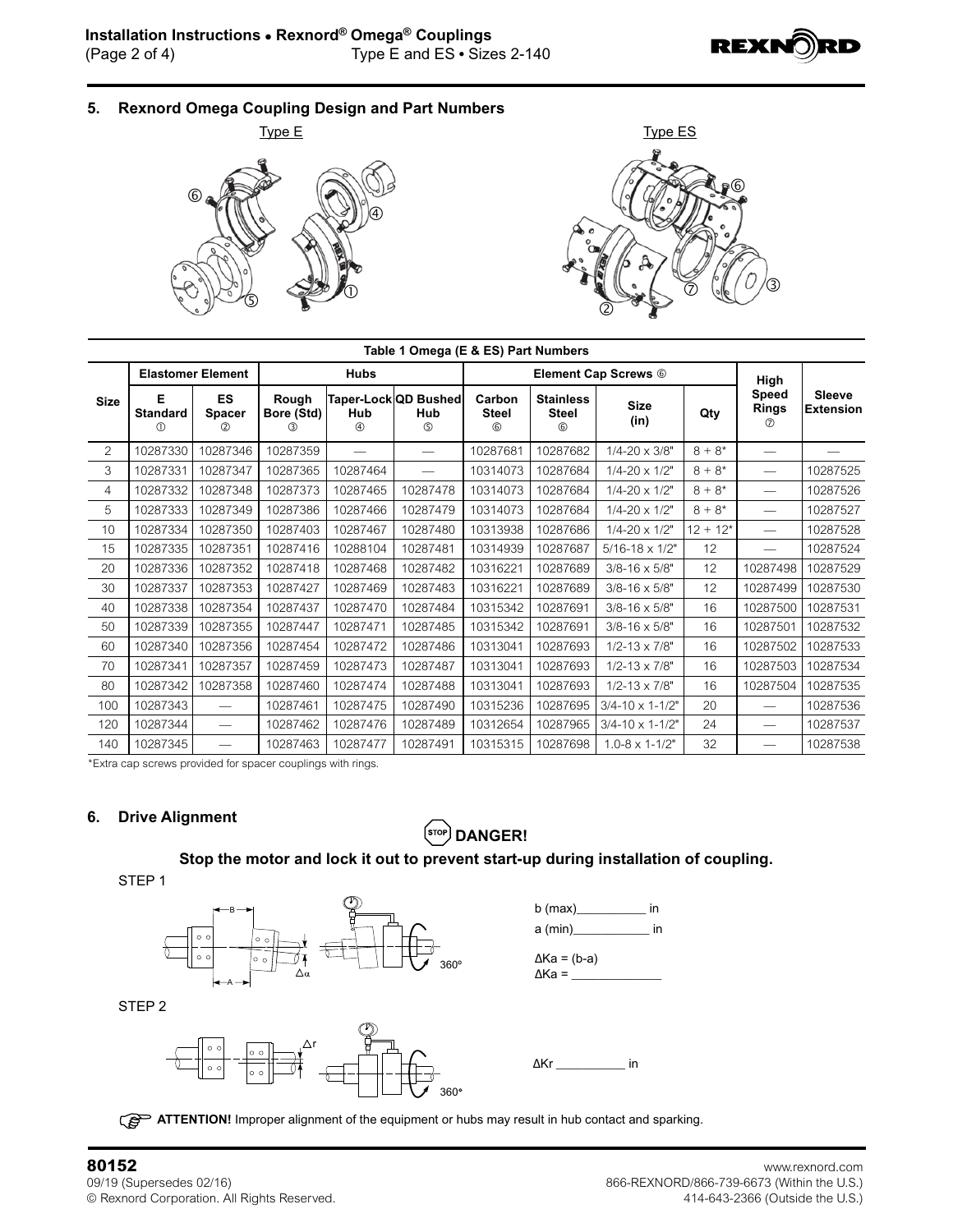

STEP 3

 $\frac{\Delta Ka}{\Delta a \text{ max}}$  +  $\frac{\Delta Kr}{\Delta Kr \text{ max}}$ ∆Ka max ∆Kr max

≤ 1

∆Ka — refer to Step 1 ∆Kr — refer to Step 2 ∆Ka max & ∆Kr max — refer to Table 2

|                        | Table 2 — Maximum Misalignment (in) |          |      |      |      |      |      |      |      |      |      |      |      |      |      |      |      |
|------------------------|-------------------------------------|----------|------|------|------|------|------|------|------|------|------|------|------|------|------|------|------|
| Coupling Size (E & ES) |                                     |          | ◠    |      |      | 10   | 15   | 20   | 30   | 40   | 50   | 60   | 70   | 80   | 100  | 120  | 140  |
| Angular                | ∆Ka max                             | $0.13 -$ | 0.16 | 0.18 | 0.22 | 0.25 | 0.25 | 0.23 | 0.28 | 0.35 | 0.42 | 0.31 | 0.32 | J.39 | 0.37 | 0.46 | 0.55 |
| Radial                 | $\Delta$ Kr max                     | .06      | 0.06 | 0.06 | 0.06 | 0.06 | 0.06 | 0.09 | 0.09 | 0.09 | 0.09 | 0.13 | 0.13 | 0.13 | 0.16 | 0.16 | 0.16 |

# **7. Rexnord Omega Coupling Installation**

## STEP 1

- 7.1. Clean dirt and burrs from shafts and hub bores.
- 7.2. Be sure the keys fit shafts properly.
- 7.3. Position both hubs on the shaft without tightening the set screws.
- 7.4. Use a half element to set proper hub spacing.
- 7.5. When the hubs are properly spaced, tighten the set screws.
- 7.6. When using tapered bushings, follow bushing manufacturer's instructions.

## STEP 2

- 7.7. Mount first half element to the hubs using cap screws provided.
- 7.8. Rotate the shaft 180 degrees and secure second half element.
- 7.9. If shaft cannot be rotated, mount half elements at 90 degrees.

## STEP 3

- 7.10. Tighten all cap screws to the torques specified in Table 3.
- 7.11. Align equipment.
- 7.12. Install proper guarding prior to equipment start-up.

**ATTENTION!** When installing the element, first snug all the cap screws with a light torque, then tighten all cap screws to proper torque using a torque wrench.

## **8. Cap Screw Torque**

- 8.1. Do not lubricate cap screw threads.
- 8.2. Cap screws must have a thread-locking adhesive applied.
- 8.3. Tighten cap screws by using torque wrench.











Type E Type ES



| Table 3 - Cap Screw Torque* |                   |                                |     |     |                             |            |  |  |  |  |  |
|-----------------------------|-------------------|--------------------------------|-----|-----|-----------------------------|------------|--|--|--|--|--|
| <b>Size</b>                 |                   | <b>Tightening Torque - Dry</b> |     |     | Size                        | Wrench     |  |  |  |  |  |
|                             | Qty               | $(Ib-in)$<br>$(Ib-ft)$         |     | N-m | (in)                        | Size       |  |  |  |  |  |
| $\mathfrak{p}$              | $8 + 8^{**}$      | 204                            | 17  | 23  | $1/4 - 20 \times 3/8"$      |            |  |  |  |  |  |
| 3                           | $8 + 8^{**}$      | 204                            | 17  | 23  | $1/4 - 20 \times 1/2$ "     |            |  |  |  |  |  |
| 4                           | $8 + 8^{**}$      | 204                            | 17  | 23  | $1/4 - 20 \times 1/2$ "     | 7/16"      |  |  |  |  |  |
| 5                           | $8 + 8^{**}$      | 204                            | 17  | 23  | $1/4 - 20 \times 1/2"$      |            |  |  |  |  |  |
| 10                          | $12 + 12**$       | 204                            | 17  | 23  | $1/4 - 20 \times 1/2$ "     |            |  |  |  |  |  |
| 15                          | $12 \overline{ }$ | 288                            | 24  | 33  | $5/16 - 18 \times 1/2$ "    | 1/2"       |  |  |  |  |  |
| 20                          | 12                | 360                            | 30  | 40  | $3/8 - 16 \times 5/8"$      |            |  |  |  |  |  |
| 30                          | 12                | 360                            | 30  | 40  | $3/8 - 16 \times 5/8"$      | 9/16"      |  |  |  |  |  |
| 40                          | 16                | 360                            | 30  | 40  | $3/8 - 16 \times 5/8"$      |            |  |  |  |  |  |
| 50                          | 16                | 360                            | 30  | 40  | $3/8 - 16 \times 5/8$ "     |            |  |  |  |  |  |
| 60                          | 16                | 900                            | 75  | 100 | $1/2 - 13 \times 7/8$ "     |            |  |  |  |  |  |
| 70                          | 16                | 900                            | 75  | 100 | $1/2 - 13 \times 7/8$ "     | 3/4"       |  |  |  |  |  |
| 80                          | 16                | 900                            | 75  | 100 | $1/2 - 13 \times 7/8"$      |            |  |  |  |  |  |
| 100                         | 20                | 3.240                          | 270 | 370 | $3/4 - 10 \times 1 - 1/2$ " | $1 - 1/8"$ |  |  |  |  |  |
| 120                         | 24<br>3,240       |                                | 270 | 370 | $3/4 - 10 \times 1 - 1/2$ " |            |  |  |  |  |  |
| 140                         | 32                | 7.080                          | 590 | 800 | $1.0 - 8 \times 1 - 1/2$ "  | $1 - 1/2"$ |  |  |  |  |  |

 \*Cap screws have self-locking patches which should not be lubricated or reused more than twice.

\*\*Extra cap screws provided for spacer couplings with rings.

Type E Type ES